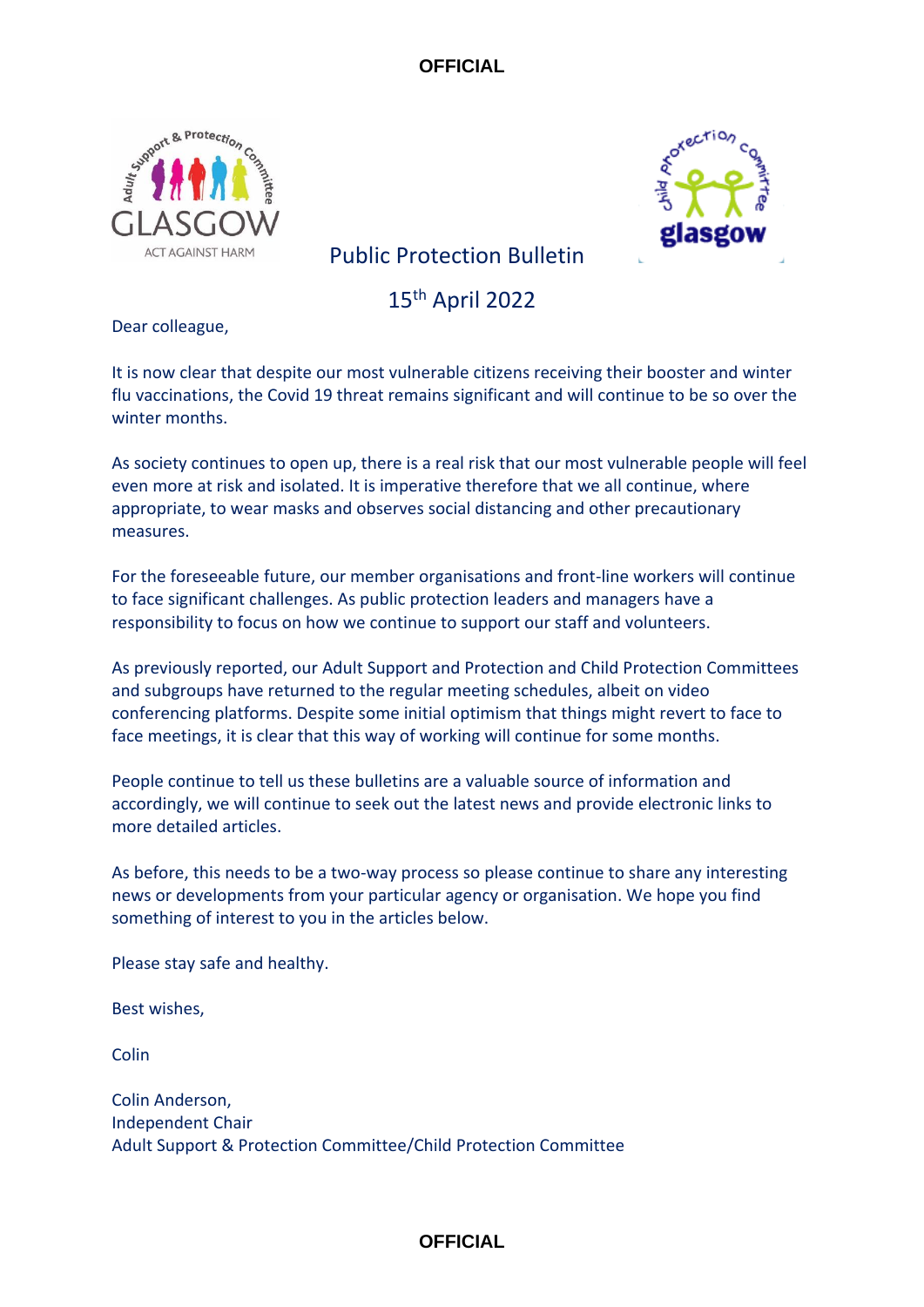### **COVID – 19**

[From Care Packages to Zoom Cookery Classes: Youth Work During the COVID-19 Lockdown](https://www.emerald.com/insight/content/doi/10.1108/JCS-06-2021-0027/full/html)

A paper that explores the response of a large Irish youth work organisation to measures introduced during the initial phase of the pandemic in 2020.

[The Mental Health and Wellbeing of Adults with Intellectual Disability During the COVID-19](https://onlinelibrary.wiley.com/doi/full/10.1111/jppi.12412)  [Pandemic](https://onlinelibrary.wiley.com/doi/full/10.1111/jppi.12412)

A study that explored the literature on the mental health of adults with intellectual disability during the COVID-19 pandemic to describe what is known based on clinician perceptions, existing administrative health data, family and staff perceptions, and self-report.

### [Triple Whammy: Disabled Women's Lived Experiences of Covid](file:///C:/Users/CM193171/Downloads/GDATripleWhammy-Summary%20(1).pdf)-19

Glasgow Disability Alliance engagement and support during Covid highlighted that particular inequalities for disabled women were quickly emerging. One group of GDA women described the "triple whammy" of being disabled, being a woman and dealing with Covid.

#### [One third of UK public says their mental health has deteriorated as a result of the pandemic](https://www.rcpsych.ac.uk/news-and-features/latest-news/detail/2022/03/22/one-third-of-uk-public-says-their-mental-health-has-deteriorated-as-a-result-of-the-pandemic)

A nationwide survey commissioned by the Royal College of Psychiatrists reveals the devastating impact of the pandemic on the nation's mental health, with one in three (29%) adults reporting their mental health deteriorated over the past two years.

## **Children, Young People & Education**

### [Children's Care and Justice Bill](https://www.gov.scot/publications/childrens-care-justice-bill-consultation-policy-proposals/) - Consultation

The Children's Care and Justice Bill (Consultation on Policy Proposals) invites views on a range of matters including the Children's Hearings System; the criminal justice system; secure care; cross-border placements; and the review period for the age of criminal responsibility. The consultation runs until June 22

#### [Children's Social Work Statistics 2020/21](https://www.gov.scot/publications/childrens-social-work-statistics-scotland-2020-21/)

Annual statistics for Scotland for 2020 to 2021, including data on looked after children and young people, and those on the child protection register and in secure care accommodation.

### [NHS Lothian launches innovative digital Wellbeing Hub](https://news.nhslothian.scot/Pages/20220328_WellbeingHubLaunch.aspx)

NHS Lothian Children's Services is giving thousands of children and young people across Scotland access to important wellbeing resources with the launch of a new digital Wellbeing Hub.

#### [Child Q Local Child Safeguarding Practice Review](https://chscp.org.uk/wp-content/uploads/2022/03/Child-Q-PUBLISHED-14-March-22.pdf)

The report contains two recommendations, calling for the Department for Education to "review and revise" its 2018 guidance on "searching, screening and confiscation", parts of which it said could "run the risk of promoting poor practice".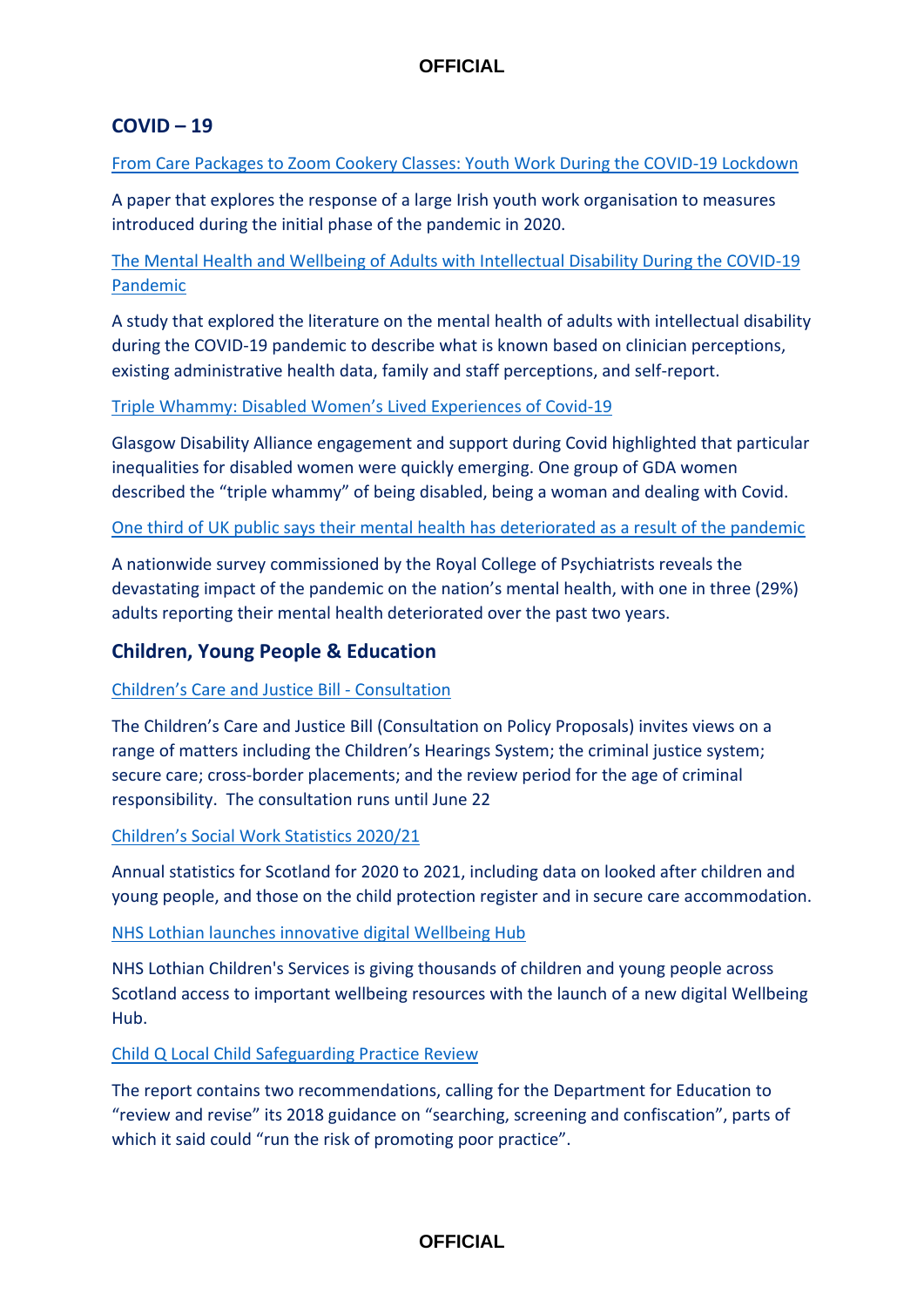### [Supporting Parents and Carers](https://www.csacentre.org.uk/documents/supporting-parents-and-carers-a-guide-for-those-working-with-families-affected-by-child-sexual-abuse/)

It is not uncommon for parents and carers to feel judged by professionals who sometimes assume they knew about the abuse or appear to see them as failing to protect their child. These feelings can be particularly difficult for a parent if the abuse was carried out by their partner or another of their children. As such, how professionals react and engage with parents and carers is vital – they need respectful, open and honest relationships with the professionals supporting them.

[Research-Based Risk Factors for Child Maltreatment: Do Child Protection Workers Use them](https://academic.oup.com/bjsw/advance-article/doi/10.1093/bjsw/bcac042/6547718)  [in their Case Investigations?](https://academic.oup.com/bjsw/advance-article/doi/10.1093/bjsw/bcac042/6547718)

A study that examined whether child protection workers focus on evidence-based risk factors for child maltreatment.

# [Tackling Child Poverty and Destitution: next steps for the Scottish Child Payment and the](https://www.savethechildren.org.uk/content/dam/gb/reports/scotland-tackling-child-poverty-and-destitution_003.pdf)  [Scottish Welfare Fund](https://www.savethechildren.org.uk/content/dam/gb/reports/scotland-tackling-child-poverty-and-destitution_003.pdf)

Save the Children and the Trussell Trust have published new research by the Institute for Public Policy Research (IPPR) into the effectiveness and future of the Scottish Child Payment and Scottish Welfare Fund.

### Born into Care - [Developing best practice guidelines for when the state intervenes at birth](https://www.nuffieldfjo.org.uk/wp-content/uploads/2022/02/nfjo_infant_removal_report_final_20220222_eng.pdf)

The Nuffield Family Justice Observatory (Nuffield FJO) has published a report on findings from a study looking at the removal of new-born babies from their mother in response to safeguarding concerns.

#### [Mental Health Conditions in Young People -](https://www.acamh.org/freeview/mental-health-conditions-young-people-recording/) Video

The Association for Child and Adolescent Mental Health (ACAMH) has released a video sharing some of the latest insights into the prevalence of common mental health conditions in children and young people.

#### [Home education guidance -](https://www.gov.scot/publications/home-education-guidance-consultation/) consultation launch

This Scottish Government consultation seeks views on the proposed updates to the home education guidance. The guidance sets out the roles and responsibilities of local authorities and parents in relation to home education. Closes 13 July 2022.

### [Fears over teacher safeguarding investigations](https://www.bbc.co.uk/news/uk-scotland-60820855)

BBC News reports that concerns have been raised that some misconduct allegations against teachers in Scotland are not being properly investigated.

# **Mental Health**

### [Mental Welfare Commission for Scotland Visits: Fourteen New Reports](https://www.mwcscot.org.uk/visits-investigations/local-visit-reports) – March 2022

Fourteen new reports from the Commission's visits to NHS hospital wards and units for people with mental ill health, learning disability or dementia.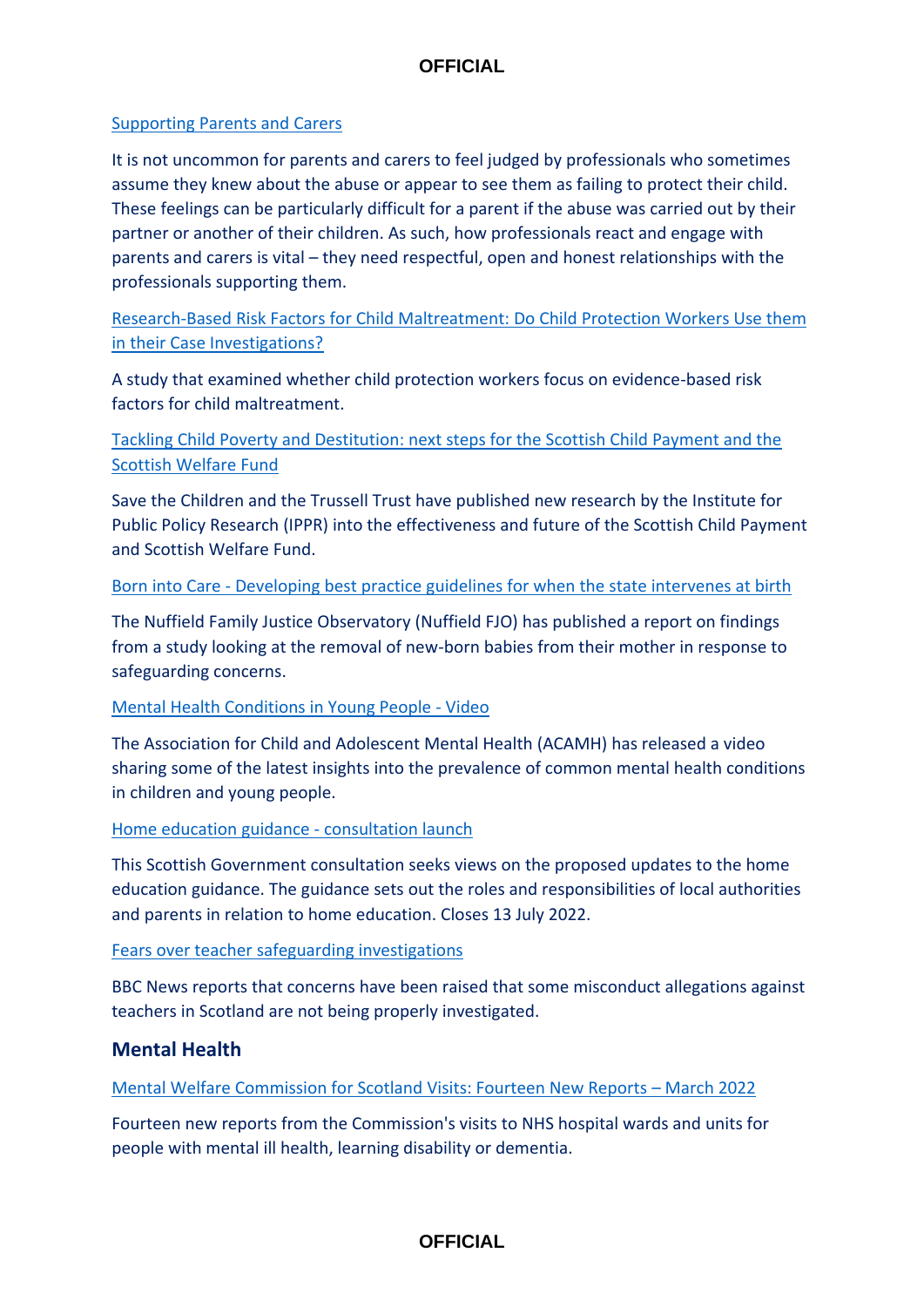### [National Trauma Training](https://mailchi.mp/8375ba5432f1/latest-news-on-trauma-informed-approaches-in-scotland-5092726?e=8b920bb71d)

There is now a newsletter which provides updates in relation to trauma training and policy and practice in this area. The latest edition is available here where you can also subscribe to future editions.

### [Recovery](https://cosla.us1.list-manage.com/track/click?u=d2ae243ca874c7fffb2eba37d&id=673fe02e00&e=ad03ab9568)

Scottish Recovery Network have a video ['let's talk about recovery'](https://cosla.us1.list-manage.com/track/click?u=d2ae243ca874c7fffb2eba37d&id=673fe02e00&e=ad03ab9568) which provides an understanding of what recovery may mean to people who experience mental health problems.

### [Mental Health Services](https://www.supportinmindscotland.org.uk/national-information-service)

Support in Mind Scotland have an information service for advice and support for people trying to find mental health services available in Scotland.

### **Disability**

### [Adult Disability Payment pilot opens for new applications](https://www.gov.scot/news/adult-disability-payment-pilot-opens-for-new-applications/)

The new Adult Disability Payment has opened for applications from people living in three pilot areas. People can apply who live in Dundee City, Perth and Kinross and Western Isles council areas, are aged between 16 and state pension age, and are disabled, have a longterm health condition or have a terminal illness.

### [Inclusion Scotland Publishes Shadow Report for UN CRPD Committee](https://inclusionscotland.org/get-informed/uncrpd-report)

Every 4 years, the United Nations Committee on the Rights of Disabled People reviews the UK's performance on disabled people's rights. To inform the next review, Inclusion Scotland has worked with a steering group of disabled people's organisations and third sector organisations to produce a shadow report on the issues facing disabled people in Scotland today.

# **Autism, ADHD & Learning Difficulties**

### [Early Positive Approaches to Support \(E-PAtS\)](https://onlinelibrary.wiley.com/doi/10.1111/jar.12993)

An evaluation of the experiences of participants in a support programme for family caregivers of young children with intellectual and developmental disabilities.

#### [Speak out Stay safe for children with additional needs and disabilities](https://learning.nspcc.org.uk/services/speak-out-stay-safe?utm_source=Adestra&utm_medium=email&utm_content=Speak%20out%20Stay%20safe%20SEND%2FASN%2FALN%20programme&utm_campaign=20220307_KIS_CASPAR_March07)

NSPCC Learning has updated the Speak out Stay safe programme. The programme is suitable for pupils with moderate learning disabilities, additional learning needs and/or autism.

#### [Working with an Interpreter](https://cosla.us1.list-manage.com/track/click?u=d2ae243ca874c7fffb2eba37d&id=cec0a282a9&e=ad03ab9568)

The Mental Welfare Commission have a Good Practice Guide to ['working with an](https://cosla.us1.list-manage.com/track/click?u=d2ae243ca874c7fffb2eba37d&id=35a39f8b1f&e=ad03ab9568)  [interpreter'](https://cosla.us1.list-manage.com/track/click?u=d2ae243ca874c7fffb2eba37d&id=35a39f8b1f&e=ad03ab9568) as well as guidance for people who use mental health and/or learning disability services ['what you should know when you need an interpreter'](https://cosla.us1.list-manage.com/track/click?u=d2ae243ca874c7fffb2eba37d&id=b8f025197d&e=ad03ab9568).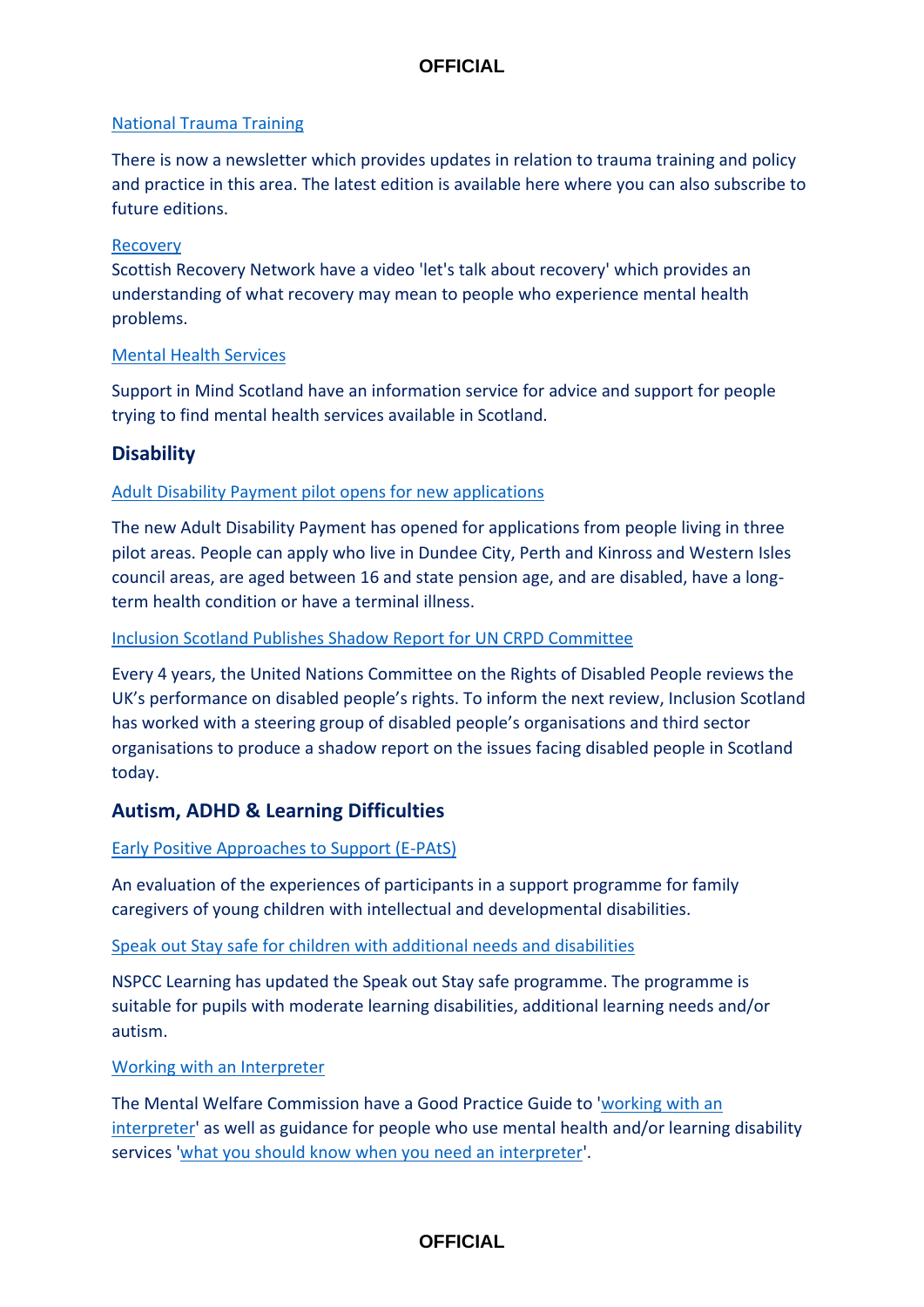# **Older People & Dementia**

### [The State of Ageing 2022](https://ageing-better.org.uk/state-of-ageing)

This report uses publicly available data to give a snapshot of what life is like for people aged 65 and older today. It then investigates the prospects for people currently in their 50s and 60s.

### **Carers**

### [Under Pressure](https://www.carersuk.org/images/Carers_UK_research_briefing__-_Under_Pressure_-_Caring_and_the_cost_of_living_crisis.pdf)

A briefing paper on the financial challenges facing unpaid carers in light of the UK's cost of living crisis.

### [Problematising Carer Identification](https://doi.org/10.1016/j.ssmqr.2021.100015)

A study that explored the carer self-identification practices of older partners providing endof-life care.

### **Housing & Homelessness**

### [Housing First and the Dogs Trust](https://glasgowcity.hscp.scot/news/housing-first-and-dogs-trust)

Glasgow City Health and Social Care Partnership's (HSCP) Housing First team have been working with the Dogs Trust in a mutually beneficial volunteer programme.

[Interventions to Treat Post-Traumatic Stress Disorder in Vulnerably Housed Populations and](https://bmjopen.bmj.com/content/12/3/e051079)  [Trauma-Informed Care](https://bmjopen.bmj.com/content/12/3/e051079)

An overview of the literature on the treatment of Post-Traumatic Stress Disorder (PTSD) and complex PTSD in people who are vulnerably housed.

# **Substance Use & Addictions**

[What are LGBTQ+ people's experiences of alcohol services in Scotland? A qualitative study](https://shaap.org.uk/downloads/reports/408-lgbtq-alcohol-services-2022.html)  [of service users and service providers.](https://shaap.org.uk/downloads/reports/408-lgbtq-alcohol-services-2022.html)

New Glasgow Caledonian University (GCU) research on LGBTQ+ people's experiences of alcohol services was led by Professor Carol Emslie with Dr Elena Dimova, Dr Rosaleen O'Brien, Professor Lawrie Elliott and Dr Jamie Frankis, from the University's Substance Use research group in the Research Centre for Health (ReaCH).

#### ["He is lovely and awful"](https://journals.sagepub.com/doi/full/10.1177/14550725211044861)

A paper that explores the challenges of being close to an individual with alcohol problems.

### [£25 million funding for drugs services](https://www.gov.scot/news/gbp-25-million-funding-for-drugs-services/)

A total of 77 initiatives working with people affected by drug use are to receive awards totalling more than £25 million over the next five years. Almost 80 projects set to benefit.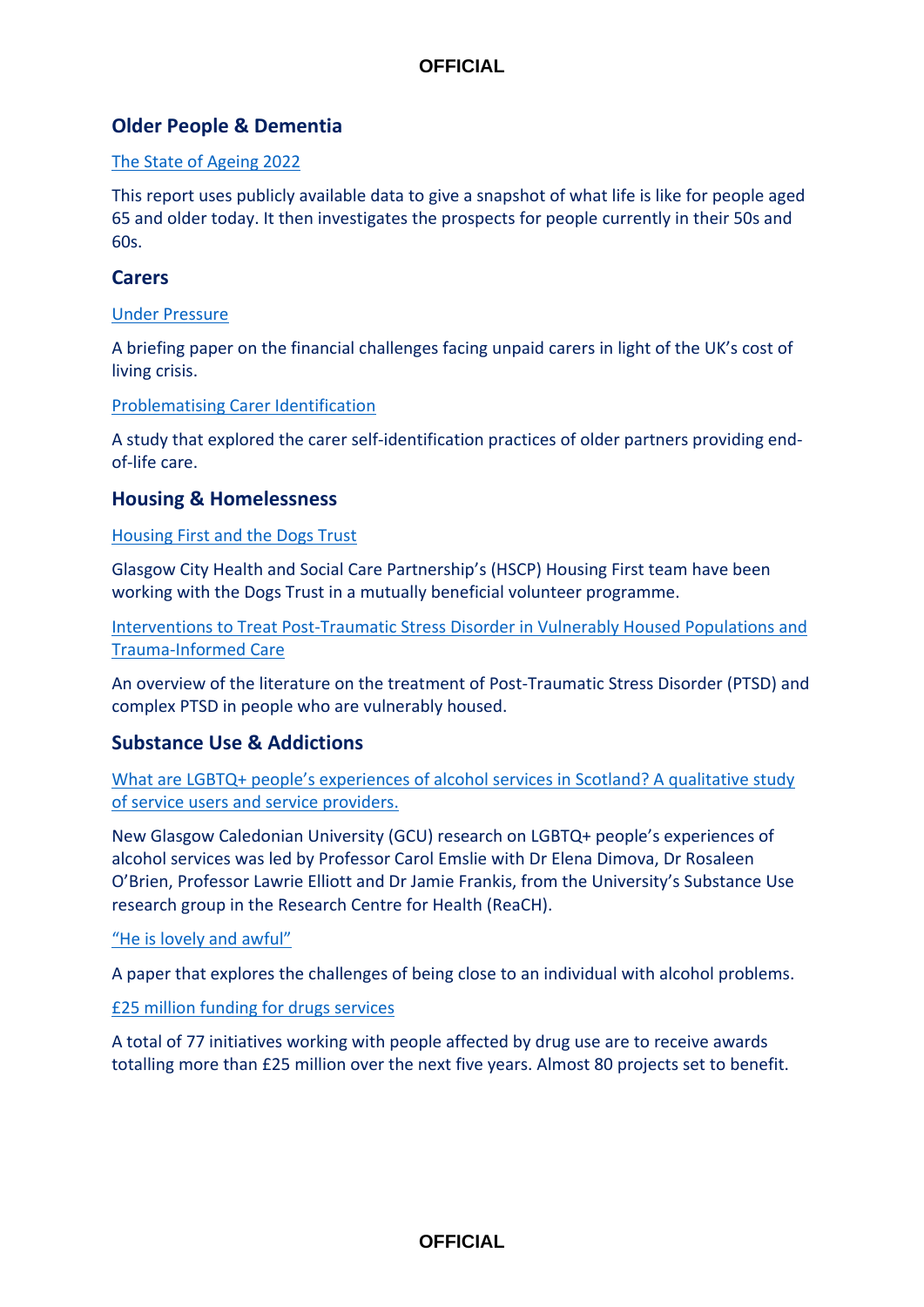# **Equality & Poverty**

#### [UK Government Spring Statement](https://www.resolutionfoundation.org/press-releases/33284/)

The Joseph Rowntree Foundation (JRF) and the Resolution Foundation have published analysis modelling the impact of the changes announced in the UK Government's Spring Statement.

### **Gender Based Violence**

### [Scotland's Public Health Priorities and Violence Against Women and Girls](https://publichealthscotland.scot/publications/scotland-s-public-health-priorities-and-violence-against-women-and-girls/)

A series of reports covering the links between violence against women and girls and Scotland's six public health priorities.

[Pharmacies launch codeword scheme to offer 'lifeline' to domestic abuse victims](https://www.homeofficesurveys.homeoffice.gov.uk/s/0HK4AO/)

The UK government has teamed up with independent pharmacies and Boots to launch a domestic abuse Ask for ANI codeword scheme. Victims of domestic abuse are now able to access much needed support from thousands of pharmacies across the UK.

[Awareness raising of NHS rape and sexual assault service launched](https://www.gov.scot/news/awareness-raising-of-nhs-rape-and-sexual-assault-service-launched/)

A marketing campaign has been launched to ensure people know about a dedicated national NHS service that offers choices in healthcare, forensic examination and support after a rape or sexual assault.

The national service, which is to be implemented across all health boards, will allow those aged 16 and over to self-refer for a forensic health examination at a Sexual Assault Response Coordination Service (SARCS), whether or not they wish to report to the police.

Work is currently ongoing in Glasgow for two new suites for Archway Glasgow.

To contact Archway Glasgow directly for advice, please phone: 0141 211 8175. Archway is open 24 hours a day, seven days a week.

If you are supporting someone who wishes to self-refer, please advise them to visit: [www.nhsinform.scot/SARCS.](http://www.nhsinform.scot/SARCS)

# **Refugees, Asylum, Trafficking and Immigration**

### [Supporting Child Refugees and their Families](https://celcis.org/knowledge-bank/protecting-children/supporting-child-refugees-and-their-families?utm_medium=email&utm_campaign=New%20online%20resource%20Supporting%20child%20refugees%20and%20their%20families&utm_content=New%20online%20resource%20Supporting%20child%20refugees%20and%20their%20families+CID_509da980a4186e558272e4e1941f0b38&utm_source=Email%20marketing%20software&utm_term=View%20the%20online%20resource)

CELCIS have published this resource, designed to help people in Scotland working with and supporting children and families in professional, voluntary or personal capacity, and across Europe. This focuses on child protection and safeguarding, supporting mental and physical wellbeing including trauma, and the needs of children who require care.

# **Crime, Justice & Prisons**

#### [How do we talk about community justice?](https://communityjustice.scot/news/how-do-we-talk-about-community-justice/)

Community Justice Scotland is delighted to announce the launch of two new resources. A free, [framing toolkit](https://communityjustice.scot/wp-content/uploads/2022/02/Community-Justice-Scotland-Framing-Toolkit-Full-Version.pdf) is now available to support people and organisations shape how they speak, write and communicate about community justice in ways that have the potential to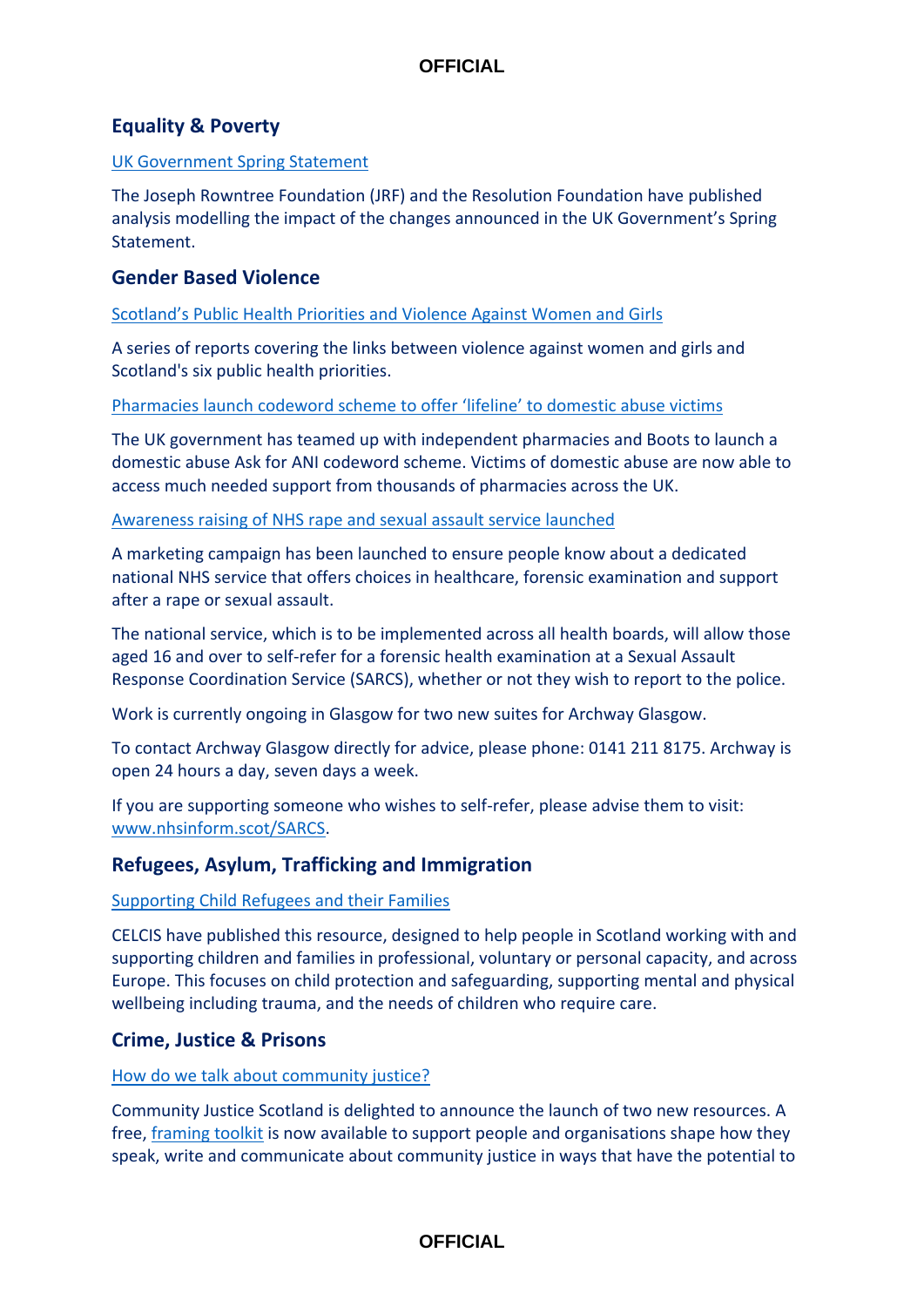increase public awareness and confidence in it as a sentencing option. This is accompanied by a new [national image library](https://www.flickr.com/photos/193682195@N04/albums) with real-life photographs of community justice.

### [Breaking the links between poverty and offending](https://www.cycj.org.uk/poverty-and-offending/)

'Poverty is real and standards of living are likely to fall further.' As Scotland's Child Poverty Delivery Plan is launched, Maureen Roberts reflects on why it's more important than ever to break the links between deprivation and offending behaviour.

## **Fraud, Online & Financial Harm**

### [Donating to Charity Safely](https://www.cyberscotland.com/donating-to-charity-safely/)

Sadly, the charity sector can be an attractive target for criminals. Criminals may set up fake websites and social media profiles during publicised disasters in order to steal funds from generous donations. These can be tricky to spot as they are made to look like the official pages.

Charities welcome your generosity in their support and by making simple online checks before you give, you can ensure your money reaches genuine registered charities.

### Impersonation Fraud and how you can help prevent it

Impersonation fraud is when someone phones you or comes to your house and pretends to be from an official organisation, like the police or your bank. While pretending to be this official, they may ask questions to get personal information from you to be able to access your bank accounts / get money from you or steal from your home.

If you would like to know more information about impersonation fraud, then Police Scotland have also produced a [short video explaining what impersonation fraud can involve.](https://biteable.com/watch/3449618/c01f1e13a725df1d4882e64fa00460c2)

[Supporting a child if they see upsetting content online about what is happening in Ukraine](https://saferinternet.org.uk/blog/supporting-your-child-online)

Along with the many positive things which young people may see or experience online, they may also encounter things which may worry or upset them.

With world events surrounding the Ukraine and Russian conflict, young people may be hearing words like 'bombing', 'invasion' and 'World War Three' in posts on Instagram, TikTok and other social media sites. Young people on social media may be seeing a range of posts; some factual, some memes, some scaremongering, and may be worried or confused about what is happening and the impact this may have on them.

#### [Children's media use](https://www.ofcom.org.uk/research-and-data/media-literacy-research/childrens/children-and-parents-media-use-and-attitudes-report-2022)

Ofcom has released a report exploring how media was understood and used by children and young people aged 3-17 in the UK in 2021. Findings include: in the past 12 months, 36% of children aged 8-17 said they had seen something 'worrying or nasty' online.